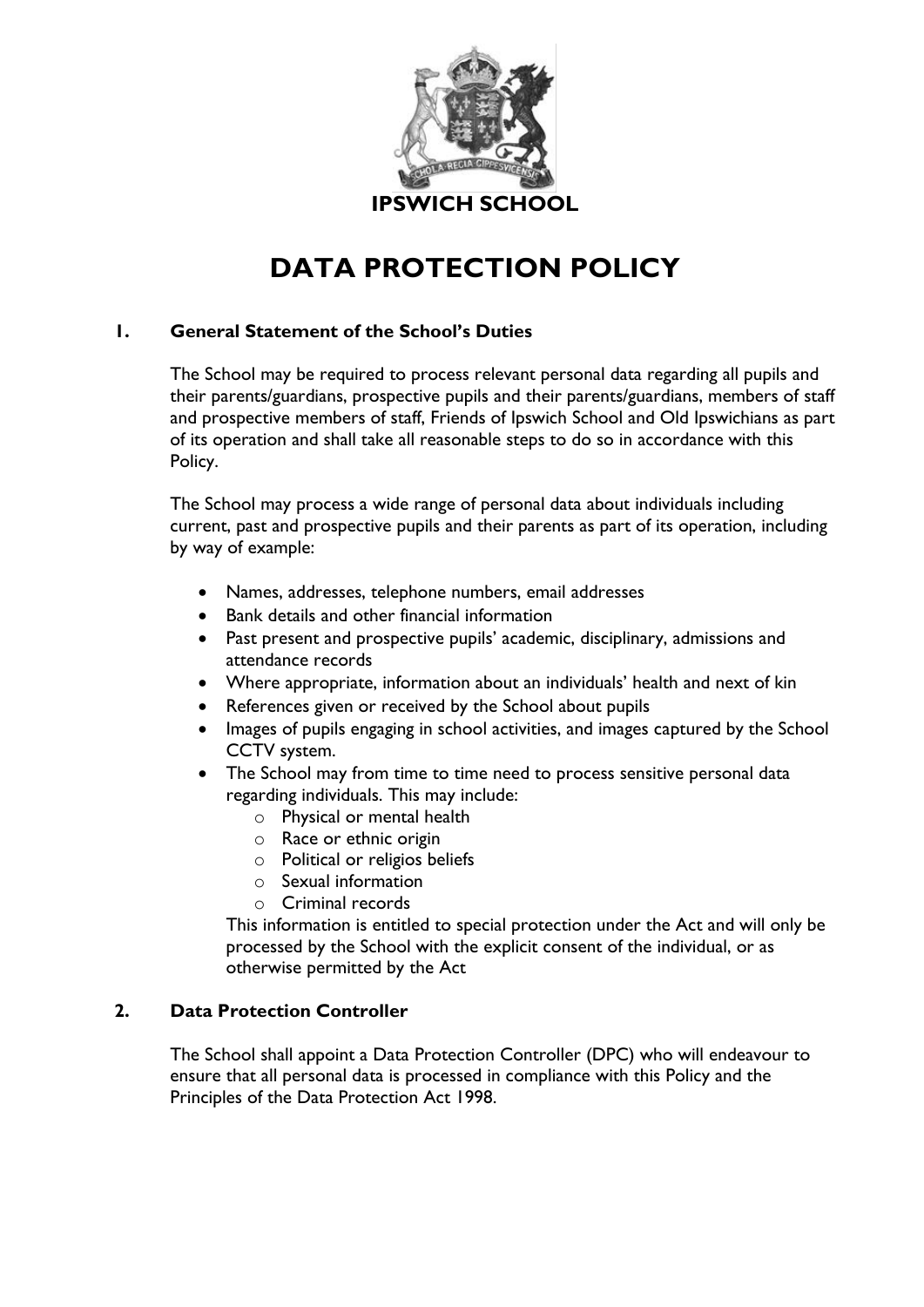# **3. The Principles**

The School shall so far as is reasonably practicable comply with the Data Protection Principles (the Principles) contained in the Data Protection Act to ensure all data is:

- Fairly and lawfully processed
- Processed for a lawful purpose
- Adequate, relevant and not excessive
- Accurate and up to date
- Not kept for longer than necessary
- Processed in accordance with the data subject's rights
- Secure
- Not transferred to other countries where there is not adequate data protection

## **4. Personal Data**

Personal Data covers both facts and opinions about an individual. It includes information necessary for the teaching and pastoral care of pupils and for the running of the School, together with CCTV images from the School's security system.

# **5. Processing of Personal Data**

The consent of a subject (or his or her parent/guardian) may be required for the processing of data unless processing is necessary for the performance of the School's obligations to a pupil or member of staff. Any information which falls under the definition of personal data and is not otherwise exempt will remain confidential and will only be disclosed to third parties with consent of the subject (or his or her guardian if appropriate).

## **6. Sensitive Personal Data**

The School may, from time to time, be required to process sensitive personal data regarding a pupil or his or her parents/guardians, or a member of staff. Sensitive personal data includes medical information and data relating to religion, race and criminal proceedings. Where sensitive personal data is processed by the School, the explicit consent of the data subject will generally be required in writing.

# **7. Rights of Access to Information**

From 24 October 2001 subjects may have right of access to information held by the School. Any person wishing to access their personal data should put their request in writing to the DPC, stating their reason for the request. The School will endeavour to respond to any such written request as soon as in reasonably practicable and in any event within 40 days for access to records and 21 days to provide a reply to an access information request. The information will be imparted to the enquirer as soon as is reasonably possible after it has come to the School's attention.

Pupils can make an SAR provided that, in the reasonable opinion of the School, they have sufficient maturity to understand the request they are making.